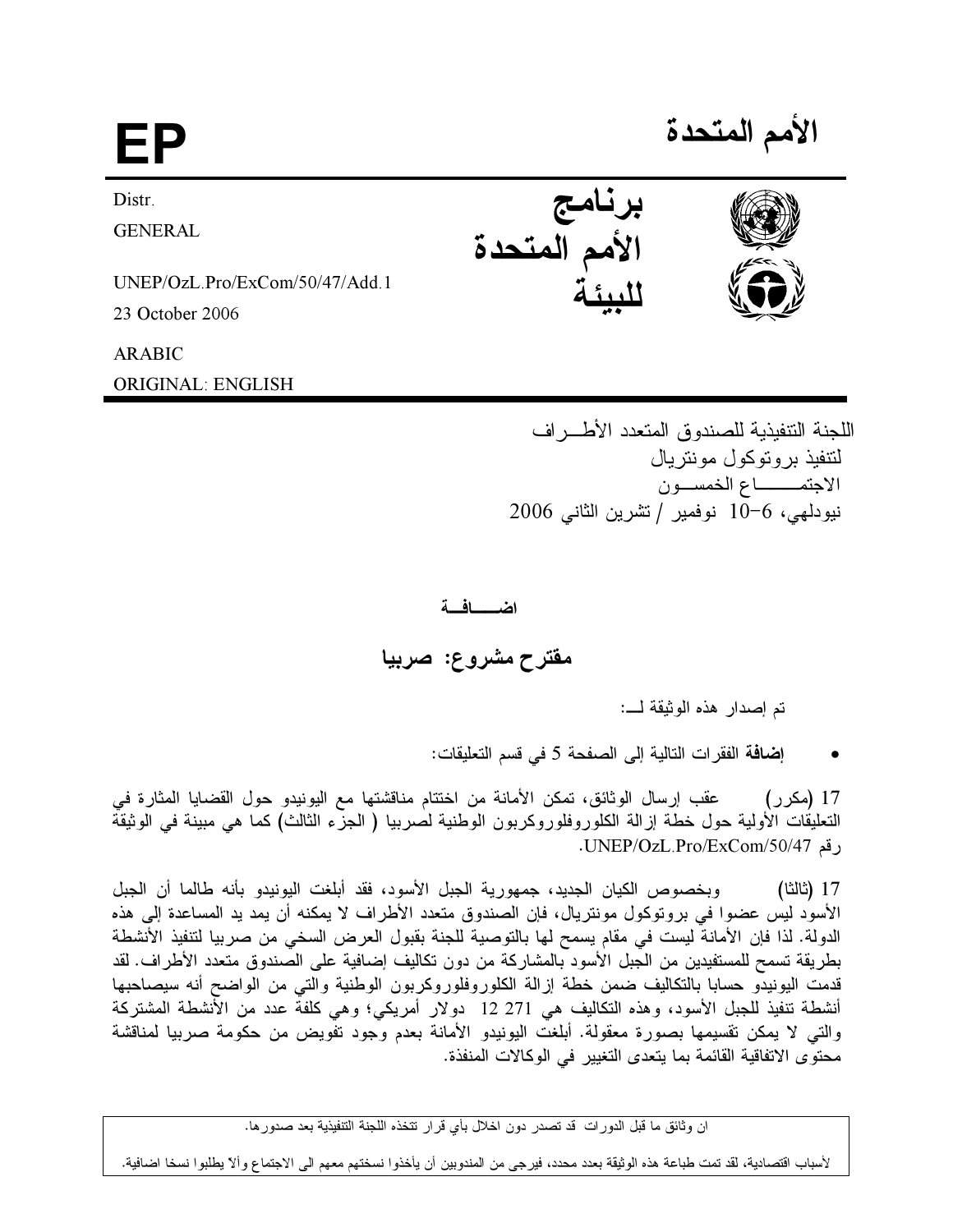وقد اظهر التحقق أن استهلاك صربيا والجبل الأسود السابقة لعام 2005 بلغ 52٫6 طن من 17 (ر ابعاً) قدرات استنفاد الأوزون (ODP) ، وهو أقل من الاستهلاك المستهدف ومقداره 392 طن ODP لنفس العام كما هو واضح. بلغ الحد الذي وضعه بروتوكول مونتريال لاستهلاك الكلوروفلوروكربون للعام 2007 لصربيا والجبل الأسود 127,38 طن ODP استنادا إلى استهلاك خط الأساس وقدره 849,21 طن ODP. قد تغير صربيا من خط أساسها، لكنها إلى الآن لم تقدم مؤشرا على ذلك. يشير تقرير التحقق إلى أن استهلاك الجبل الأسود بلغ 1,119 طن ODP لعام 2005، وهو مقدار ضئيل نسبيا مقارنة باستهلاك صربيا. تتوقع الاتفاقية لعام 2007 استهلاكا أقصبي قدره 125 طن ODP. الاستهلاك الفعلي لصربيا للعام 2005 بلغ 079 51 طن ODP، وهو ما نسبته 40٫9 بالمائة من الهدف لعام 2007 الوارد في الاتفاقية، و 40٫1 % من حد بروتوكول مونتريال للعام 2007. وحتى التغير المحتمل في الخط الأساس من غير المحتمل أن يؤدي إلى استهلاك أعلى من حد بروتوكول مونتريال المحتمل أن يعدل لصربيا.

وفقا للمعلومات التبي قدمتها اليونيدو، فقد تم تأسيس وحدة إدارة المشروع وتوظيف طاقم جزئبي 17 (خامساً) لمها. ويبدو الفصل بين وحدة إدارة المشروع ووحدة الأوزون الوطنية كافيا لضمان تجنب التمويل المزدوج. لذا فإن صربيا استوفت الشروط الموضوعة فى الاجتماع السابع والأربعين للجنة التنفيذية بخصوص الحاجة إلى تأسيس وحدة إدارة المشروع قبل تقديم الدفعة الثالثة.

17 (سادساً) قدمت اليونيدو مسودة اتفاقية جديدة بين صربيا واللجنة التنفيذية. والمسودة تشبه تقريبا الاتفاقية الحالية، وتتطرق إلى طلب السويد مواصلة العمل كوكالة تنفيذية مشاركة اعتبارا من هذا الاجتماع. سوف تعيد السويد الرصيد المتبقى من الأموال على شكل مساهمات نقدية للصندوق، لتمكين أمين الصندوق من تحويل الأموال إلى اليونيدو (راجع أيضا الفقرة 21 (ج) (7) من الوثيقة رقم UNEP/OzL.Pro/ExCom/50/12). ولتسهيل اتخاذ قرار تجاه التغيير المحتمل للتمويل، وضعت الأمانة ما بين قوسين تخفيضا قدره 271 12 دولار أمريكي، كما جاء في الفقرة 17(ثالثاً) أعلاه، من الدفعة الأخيرة للخطة. أبلغت اليونيدو بالمناقشة مع حكومة صربياً بخصوص احتمالية الحصول على تفويض بتنقيح الاتفاقية وإبلاغ اللجنة التنفيذية بذلك خلال الاجتماع. وحسب نتيجة المناقشة، فقد يتم تعديل أرقام التمويل في ورقة تقييم المشروع في الوثيقة رقم  $JINEP/OzL$  Pro/ExCom/50/47

- استبدال الفقر ة 18، في صفحة 5، في قسم التوصيات بما يلي:  $\bullet$
- على أساس التعليقات أعلاه، فقد ترغب اللجنة التنفيذية بالنظر في:  $.18$
- (أ) الموافقة على الاتفاقية المعدلة لخطة إزالة الكلوروفلوروكربون الوطنية لصربيا استنادا إلى:
	- (1) المسودة المرفقة؛
	- (2) الخيار المشار إليه في تعليقات الأمانة أعلاه؛ و
	- (3) أي معلومات إضافية تقدم في الاجتماع من قبل اليونيدو ؛

(ب) الموافقة على الدفعة الثالثة لخطة إزالة الكلوروفلوروكربون الوطنية بالمبلغ المشار إليه أدناه: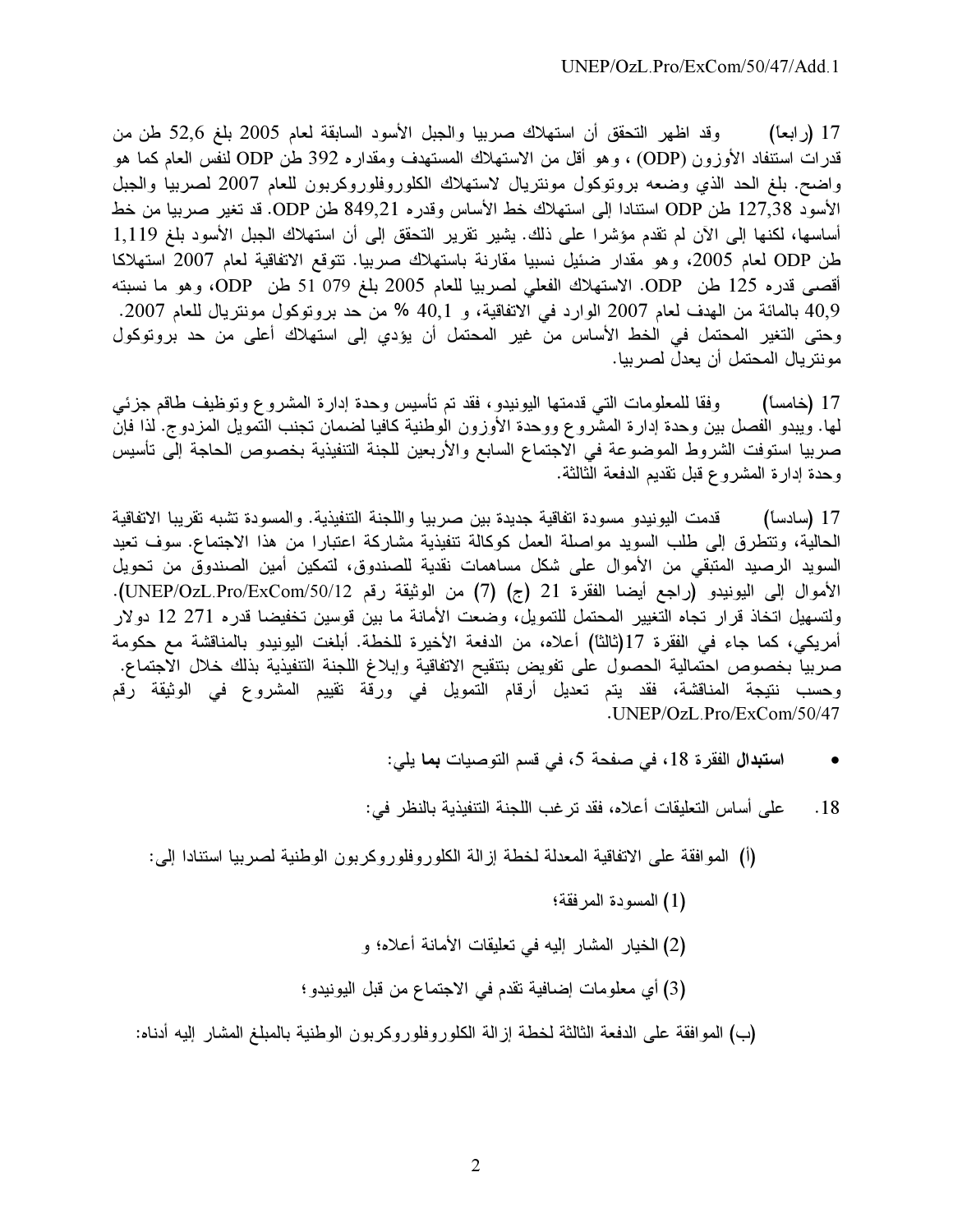| (دولار الوكالة المنفذة | مساندة  | تمويل المشروع (دولار تكلفة | عنوان المشروع                                        |
|------------------------|---------|----------------------------|------------------------------------------------------|
|                        | امریکی. | امریک <i>ی</i> ,           |                                                      |
| اليونيدو               | 80.630  | 1,033,344                  | خطة إزالة الكلوروفلوروكربون الوطنية (الدفعة الثالثة) |

• إضافة مسودة الاتفاقية بين صربيا واللجنة التنفيذية (الملحق الأول)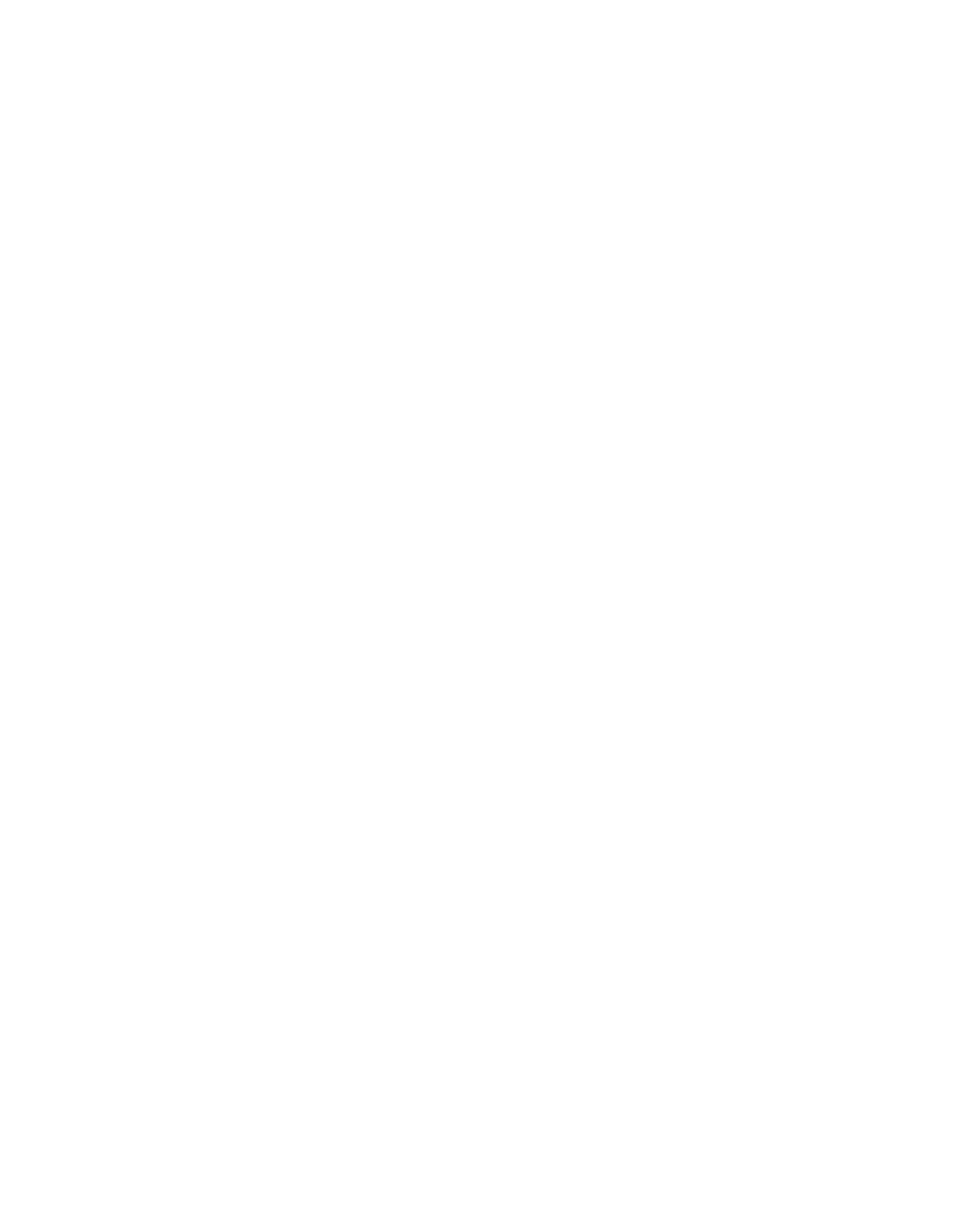### الملحق الأول

مسودة الاتفاقية بين صربيا واللجنة التنفيذية للصندوق متعدد الأطراف لخطة الإزالة الوطنية للمواد (المجموعة الأولى) في الملحق ألف

1. تمثل هذه الاتفاقية تفاهما بين صربيا ("البلد") واللجنة التنفيذية بخصوص الإزالة الكاملة للاستعمال المضبوط للمواد المستنفدة للأوزون المبينة في الملحق 1–ألف ("المواد") قبل العام 2010، امتثالا للجداول الزمنية المحددة في البرونوكول. وهذه الاتفاقية تستبدل الاتفاقية الموقعة بين صربيا والجبل الأسود واللجنة التنفيذية للصندوق متعدد الاطراف للإزالة الوطنية للمواد (المجموعة I) في المرفق الف.

2. توافق البلد على إزالة الاستعمال المضبوط للمواد وفقا لأهداف الإزالة السنوية المبينة في الملحق 2–ألف كحد أعلى لإجمالي الاستهلاك المسموح به للكلوروفلوروكربون ("الأهداف، والتمويل") وهذه الاتفاقية. سوف تتجاوب أهداف الإزالة السنوية ، في الحد الأدنى، مع الجداول الزمنية للتخفيض المفروضة في بروتوكول مونتريال. توافق البلد أنه بقبولها لهذه الاتفاقية وأداء اللجنة التنفيذي لالتزاماتها المالية المبينة في الفقرة 3، أنها ممنوعة من تقديم طلب لمزيد من التمويل أو تلقيه من الصندوق متعدد الاطراف بخصوص المواد.

3. تبعا لامتثال البلد للفقرات التالية مع التزاماتها الواردة في هذه الاتفاقية، فإن اللجنة التنفيذية توافق مبدئيا على توفير الأموال المبينة في الصف رقم 9 من الملحق 2–ألف ("الأهداف، والتمويل") للبلد. تقدم اللجنة التنفيذية مبدئيا هذا التمويل في اجتماعات اللجنة التنفيذية المحددة في الملحق 3–ألف ("الجدول الزمني للموافقة على التمويل").

4. سوف يفي البلد بحدود استهلاك المواد المبينة في الملحق 2–ألف. كما يقبل بالتحقق المستقل من قبل وكالة تنفيذية ذات علاقة لتحقيق حدود الاستهلاك هذه كما وردت في الفقرة 9 من هذه الاتفاقية.

5. لن نقدم اللجنة التنفيذية النمويل وفقا للجدول الزمني للموافقة على التمويل ما لم يستوفي البلد الشروط التالية قبل اجتماع اللجنة التنفيذية المطبق والمبين في الجدول الزمني للموافقة على التمويل بـــ 30 يوما:

- (أ) أن تكون البلد قد استوفت المهدف للسنة المحددة؛
- (ب) أن يتم التحقق من استيفاء الهدف بصورة مستقلة كما ورد في الفقرة 9؛
- (ج) أن يكون البلد قد أكمل بصورة جوهرية كافة الأعمال المبينة في برنامج التنفيذ السنوي الأخير ؛ و
- (د) أن يكون البلد قد قدم واستلمت مصادقة من اللجنة التنفيذية على برنامج التنفيذ السنوي في نموذج الملحق 4–ألف ("صيغة بر امج التنفيذ السنوية") بخصوص السنة التي طلب من أجلها التمويل.

6. سوف يكفل البلد قيامه بإجراء مراقبة دقيقة لأنشطته وفقا لهذه الاتفاقية. سوف تقوم المؤسسات المبينة في الملحق 5–ألف ("مؤسسات الرقابة وأدوار ها") بالمراقبة ورفع نقارير عن نلك المراقبة وفقا للأدوار والمسؤوليات المبينة في الملحق 5–ألف. كما ستكون هذه المر اقبة خاضعة للتحقق المستقل كما ورد في الفقرة 9.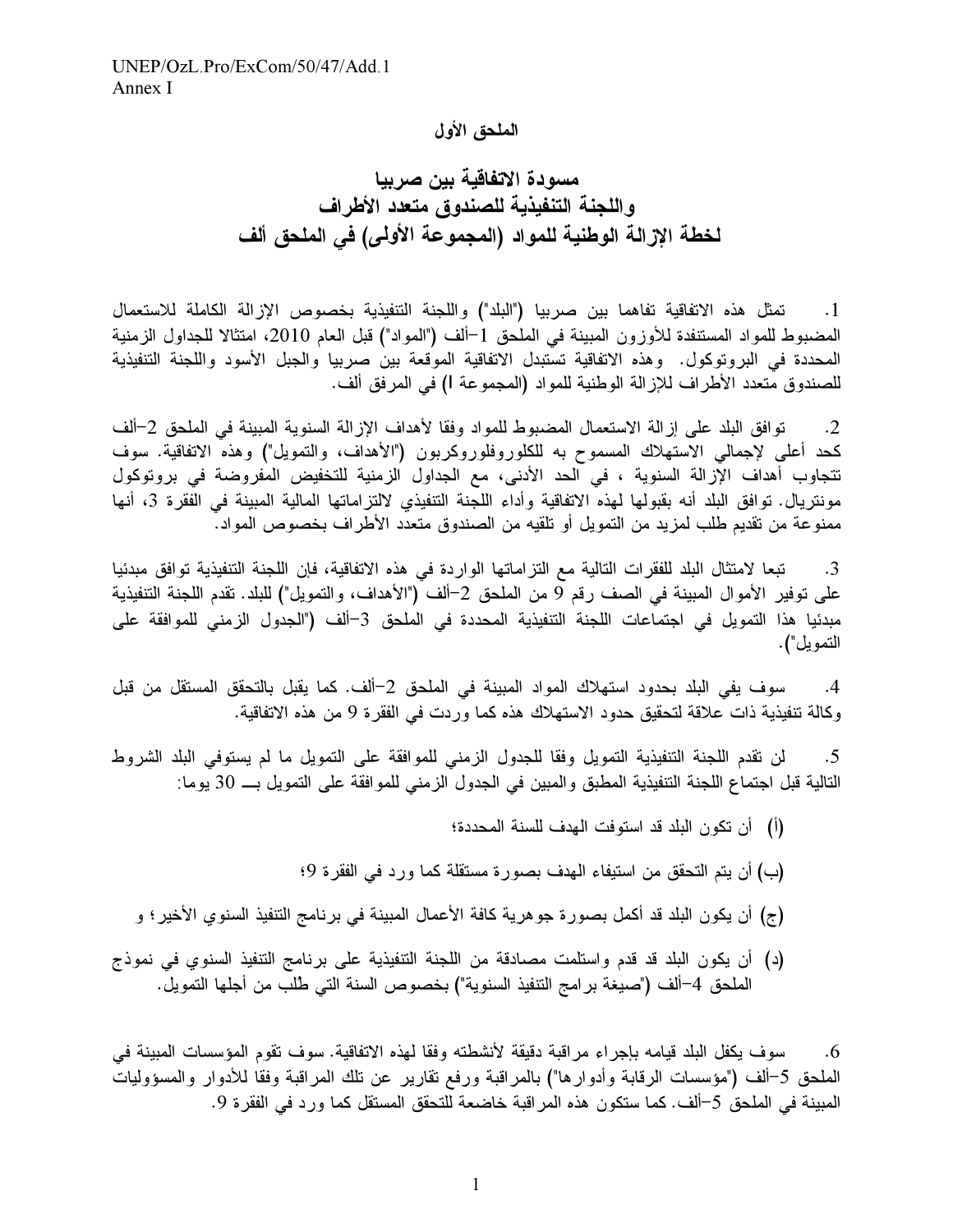في حين أن التمويل قد تم تحديده على أساس تقديرات لحاجات البلد لتنفيذ التزاماته وفقا لهذه الاتفاقية،  $\cdot$ .7 توافق اللجنة التنفيذية أنه بإمكان البلد استعمال التمويل لأغراض أخرى يمكن إثبات أنها تيسر الإزالة المحتملة بيسر وسهولة، سواء تم النظر في استعمال الأموال في تحديد مبلغ التمويل وفقا لهذه الاتفاقية أم لا. لكن يجب توثيق أي تغييرات على استعمال التمويل مسبقا في برنامج التنفيذ السنوي للبلد، والمصادقة عليها من قبل اللجنة التنفيذية كما جاء في الفقرة الفرعية 5(د) وتكون خاضعة للتحقق المستقل كما ورد في الفقرة 9.

> يجب الانتباه بالتحديد إلى تنفيذ الأنشطة بالذات قطاع الخدمات:  $.8$

- تستعمل البلد المرونة المتوفرة في هذه الاتفاقية لمعالجة حاجات خاصة قد تطرأ خلال تتفيذ  $\left( \begin{matrix} 1 \\ 1 \end{matrix} \right)$ المشروع؛ و
- (ب) سيتم تطبيق برنامج الاسترداد وإعادة الاستعمال لقطاع خدمات التبريد على مراحل بحيث يمكن تحويل الموارد المتبقية إلى أنشطة إزالة أخرى، مثل التدريب الإضافي أو الحصول على أدوات خدماتية، في حال لم يتم تحقيق النتائج المقترحة وسيتم مراقبة ذلك عن كثب وفقا للفصل 10 من وثيقة المشرو ع.

يوافق البلد على تحمل المسئولية الإجمالية عن إدارة وتنفيذ الاتفاقية هذه وعن كافة الأنشطة التي تقوم بها .9 أو من ينوب عناه لاستيفاء الالتزامات الواردة في هذه الاتفاقية. وافقت اليونيدو على أن تكون الوكالة المنفذة الرئيسية ("الوكالة المنفذة الرئيسية") ووافقت السويد ("الوكالة المعاونة") على أن تكون الوكالة المعاونة تحت قيادة الوكالة المنفذة الرئيسية لأنشطة البلد وفقا لهذه الاتفاقية. إبتداءً من الاجتماع الخمسين للجنة التنفيذية فصاعدا، واستنادا إلى طلب حكومة صربيا، والسويد واليونيدو، نوقف السويد دورها كوكالة معاونة، بحيث تضطلع اليونيدو بمهامها. سوف تكون الوكالة المنفذة الرئيسية مسئولة عن تنفيذ الأنشطة المبينة في الملحق 6–ألف بما في ذلك، ولا يقتصر عليه، التحقق المستقل. كما نوافق البلد على التقييمات الدورية، التي سيتم تنفيذها وفقا لبرامج عمل المراقبة والتقييم للصندوق متعدد الأطراف. كانت الوكالة المعاونة مسئولة عن تنفيذ الأنشطة المبينة في الملحق 6–باء. توافق اللجنة التنفيذية مبدئيا على توفير الرسوم المبينة في الصفوف رقع 6 ورقع 8 في الملحق 2–ألف إلى الوكالة المنفذة الرئيسية والوكالة المعاونة.

في حال لم تستوفي البلد، لأي سبب، الهدف (الأهداف) الرامية إلى القضاء على المواد في كافة القطاعات  $.10$ أو لم تمتثلٌ لمهذه الاتفاقية، فإن البلد توافق على أنها لن تكون مؤهلة للحصول على التمويل وفقاً للجدول الزمني للموافقة على التمويل. وحسب ما نراه اللجنة التنفيذية، يتم إعادة التمويل وفقا للجدول الزمني للموافقة على التمويل المعدل والمحدد من قبل اللجنة التنفيذية بعد أن تظهر البلد أنها تستوفي كافة التزاماتها التي كانت مستحقة قبل استلام الدفعة التالية من التمويل وفقا للجدول الزمني للموافقة على التمويل. نقر البلد بأنه يجوز للجنة التنفيذية نقليل مبلغ التمويل بالمبالغ المبينة في الملحق 7-ألف بخصوص كل طن ODP من المبالغ التي تتعدى إجمالي الحد الأقصـي لاستهلاك الكلوروفلوروكربون المسموح به (الملحق 2–ألف) في أي سنة واحدة.

لن يتم تعديل مكونات التمويل في هذه الاتفاقية على أساس أي قرار للجنة التنفيذية قد يؤثر على تمويل  $.11$ أي مشاريع في قطاعات الاستهلاك الأخرى أو أي أنشطة ذات علاقة بالبلد.

سوف يمتثل البلد لأي طلب معقول من اللجنة التنفيذية والوكالة المنفذة الرئيسية والوكالة المعاونة لتيسير .12 تنفيذ هذه الاتفاقية. وتحديدا فإنه سوف يقدم المعلومات الضرورية للوكالة المنفذة الرئيسية للتحقق من الامتثال لهذه الاتفاقية.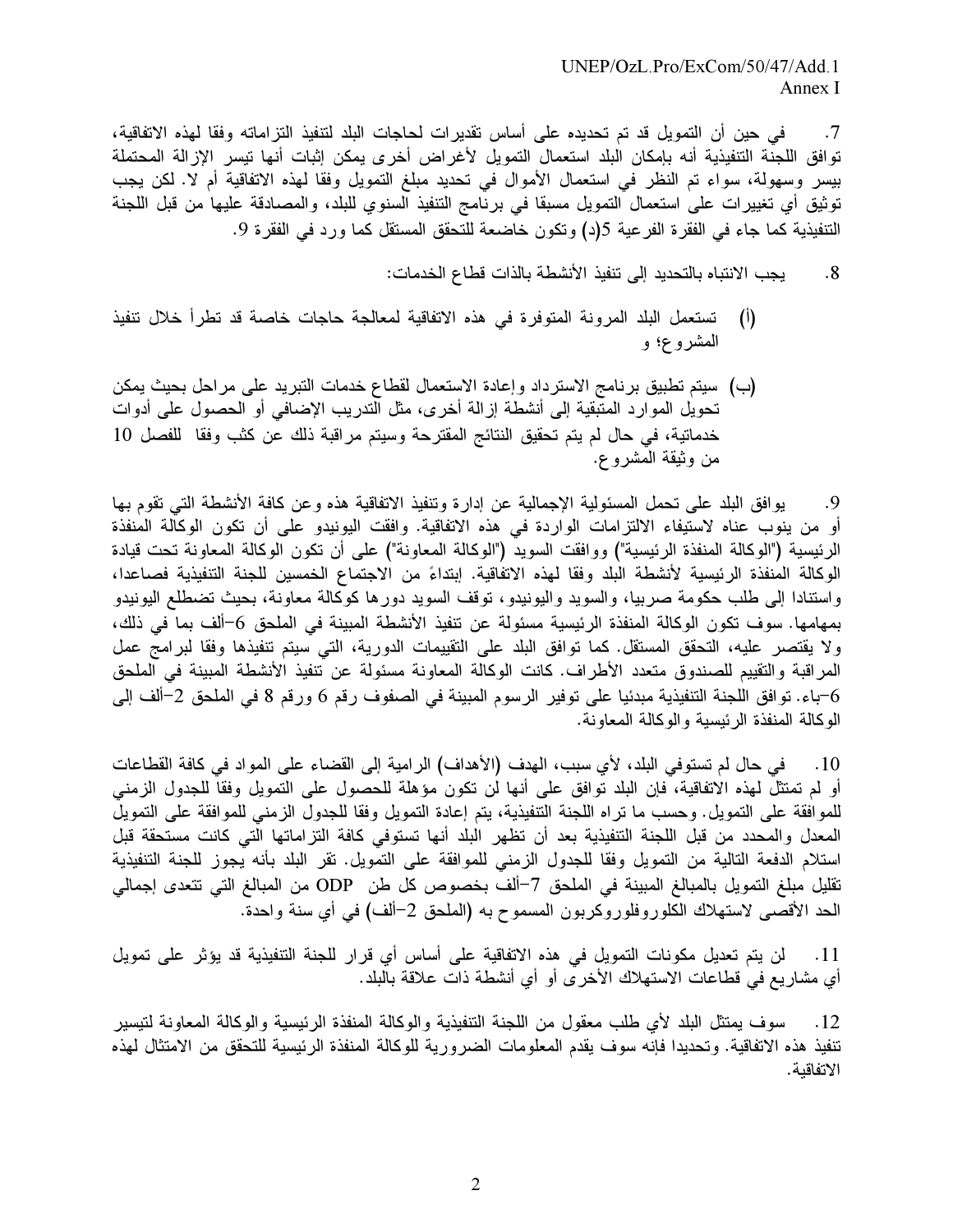يتم تنفيذ كافة الاتفاقيات الواردة في هذه الاتفاقية حصريا ضمن سياق بروتوكول مونتريال وكما ورد في  $\cdot$ 13 هذه الاتفاقية. كافة المصطلحات المستخدمة في هذه الاتفاقية لها المعنى المحدد لها في البروتوكول ما لم يتم تحديد خلاف ذلك هنا.

### الملحق 1–ألف المواد

#### المواد المستنفدة للأوزون والمطلوب إزالتها وفق هذه الاتفاقية هي التالية.  $\overline{\phantom{0}}$ .1

| كلوروفلوروكربون–113، | كلوروفلوروكربون–12، | المجموعة l   كلوروفلوروكربون−11،         | الملحة أ: |
|----------------------|---------------------|------------------------------------------|-----------|
|                      |                     | كلوروفلوروكربون−114 وكلوروفلوروكربون−115 |           |

### الملحق 2–ألف الأهداف والتمويل

| الإجمالي    | 2008      | 2007     | 2006      | 2005     | 2004     |                                                                  |
|-------------|-----------|----------|-----------|----------|----------|------------------------------------------------------------------|
|             | 127.38    | 127.38   | 424.6     | 424.6    | 849.2    | الجدول الزمني للتخفيض في برونوكول موننزيال                       |
|             |           |          |           |          |          | (ODP بالأطنان)                                                   |
|             | 85        | 125      | 268       | 392      |          | أقصبي إجمالي استهلاك لمواد CFC* المسموح10                        |
|             |           |          |           |          |          | به (ODP بالأطنان)                                                |
| $\Omega$    | $\theta$  | $\Omega$ | $\Omega$  | $\Omega$ | $\Omega$ | $\cdot$ .2<br>تخفيض من مشاريع متواصلة (ODP                       |
|             |           |          |           |          |          | بالأطنان)                                                        |
| 327         | 40        | 143      | 124       | 18       |          | $\cdot$ 3<br>تخفيض جديد وفق الخطة (ODP  بالأطنان)                |
| 327         | 40        | 143      | 124       | 18       |          | إجمالي النخفيض السنوي (ODP بالأطنان)<br>.4                       |
| 2,682,544   | 70,000    | 123,500  | 1,033,344 | 893,000  | 562,700  | $\overline{.5}$<br>النمويل الموافق عليه للوكالة المنفذة الرئيسية |
| [2,670,273] | [57,729]  |          |           |          |          | (دو لار أمريكي)                                                  |
| 211,599     | 5,250     | 9,263    | 80,630    | 71,440   | 45,016   | تكاليف دعم الوكالة المنفذة الرئيسية (دولار<br>.6                 |
| [210, 967]  | [4,618]   |          |           |          |          | امریکی)                                                          |
| 60,000      |           |          | $\Omega$  | $\Omega$ | 60,000   | .7<br>النمويل الموافق عليه للوكالة المعاونة (دولار               |
|             |           |          |           |          |          | امریکی)                                                          |
| 7,800       | $\theta$  | $\Omega$ | $\Omega$  | $\Omega$ | 7,800    | .8<br>نكاليف مساندة الوكالة المعاونة (دولار                      |
|             |           |          |           |          |          | امریکی)                                                          |
| 2,742,544   | 70,000    | 123,500  | 1,033,344 | 893,000  | 622,700  | إجمالي النمويل الموافق عليه (دولار أمريكي)<br>.9                 |
| [2,730,273] | [57,729]  |          |           |          |          |                                                                  |
| 224,384     | 5,250     | 9,263    | 80,683    | 74,345   |          | إجمالي نكاليف مساندة الوكالة (دولار أمريكي) [54,843<br>.10       |
| [218, 767]  | [4,618]   |          |           |          |          |                                                                  |
| 2,966,928   | 75,250    | 132,763  | 1,114,027 | 967,345  | 677,543  | إجمالي المنحة الموافق عليها للدفعة (دولار<br>.11                 |
| [2,949,040] | [62, 347] |          |           |          |          | أمريكي)                                                          |

# الملحق 3–ألف الجدول الزمني للموافقة على التمويل

1. سيتم النظر في الموافقة على التمويل في الاجتماع الأخير لسنة خطة التنفيذ السنوية.

## الملحق 4– صيغة برامج التنفيذ السنوية

هذه الصيغة مقترحة لاستعمال البلد وفق المادة 5 للتحضير لبرنامج التنفيذ السنوي لتنفيذ خطط إزالة  $\overline{\phantom{0}}$ .1 المواد المستنفدة للأوزون على أساس الأداء؛ لكن يجب تعديلها لتلائم الحاجات الخاصة لكل خطة.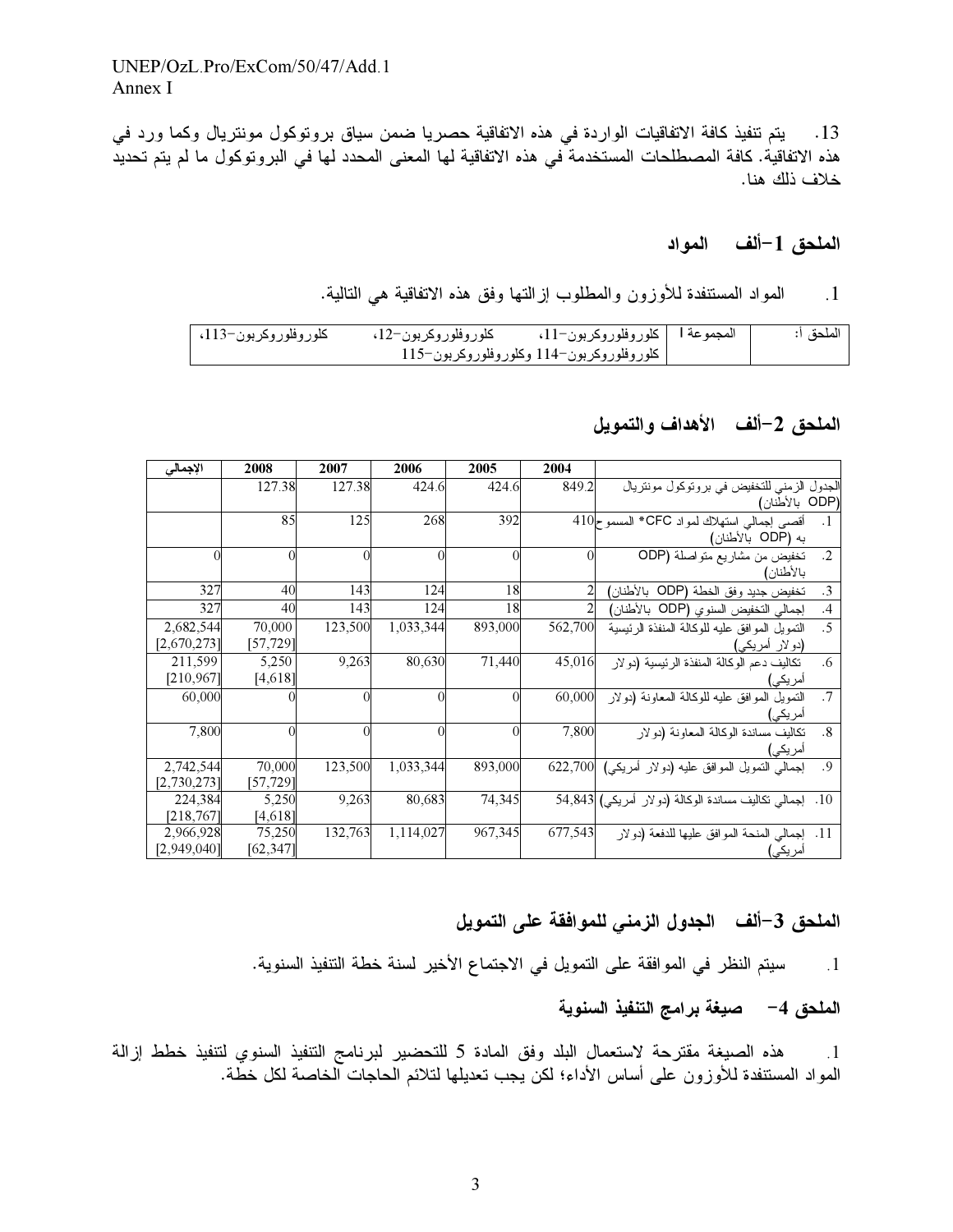## UNEP/OzL.Pro/ExCom/50/47/Add.1 Annex I

البيانات  $\cdot$ 1

| الىك                          |
|-------------------------------|
| سنة الخطة                     |
| # السنو ات المكتملة           |
| # السنو ات المتبقية وفق الخطة |
| هدف استهلاك ODS للسنة السابقة |
| هدف استهلاك ODS لسنة الخطة    |
| مستوى التمويل المطلوب         |
| وكالة التنفيذ الرئيسية        |
| الوكالات المعاونة             |
|                               |

#### الأهداف  $\overline{2}$

| الـهدف:                                     |            |               |           |         |
|---------------------------------------------|------------|---------------|-----------|---------|
|                                             |            |               |           |         |
| المؤشرات                                    |            | السنة السابقة | سنة الخطة | التخفيض |
| تزوید ODS                                   | إستير اد   |               |           |         |
|                                             | إنتاج*     |               |           |         |
|                                             | (1) إجمالي |               |           |         |
|                                             |            |               |           |         |
| الطلب على ODS                               | التصنيع    |               |           |         |
|                                             | خدمات      |               |           |         |
|                                             | التكديس    |               |           |         |
|                                             | (2) إجمالي |               |           |         |
| * الدادان المنتجة المعاد المستنفدة الأمزمين |            |               |           |         |

نفدة للاوزون جة للمواد الم

# 3. العمل الصناعي

| إزالة ODS<br>ODP) | عدد نشاطات<br>الخدمة المعنية | عدد المشاريع<br>المنجز ة | التخفيض خلال<br>سنة الخطة | الإستهلاك<br>سنة الخطة | الإستهلاك<br>السنة السابقة | الفطاع                         |
|-------------------|------------------------------|--------------------------|---------------------------|------------------------|----------------------------|--------------------------------|
| بالأطنان)         |                              |                          | $(1)-(2)$                 | (2)                    | (1)                        |                                |
|                   |                              |                          | التصنيع                   |                        |                            |                                |
|                   |                              |                          |                           |                        |                            | الدخان                         |
|                   |                              |                          |                           |                        |                            | الرغاوة                        |
|                   |                              |                          |                           |                        |                            | التبريد                        |
|                   |                              |                          |                           |                        |                            | المذيبات                       |
|                   |                              |                          |                           |                        |                            | أخرى                           |
|                   |                              |                          |                           |                        |                            | الإجمالي                       |
|                   |                              |                          |                           |                        |                            |                                |
|                   |                              |                          | خدمات                     |                        |                            |                                |
|                   |                              |                          |                           |                        |                            | التبريد                        |
|                   |                              |                          |                           |                        |                            | الإجمالي                       |
|                   |                              |                          |                           |                        |                            | الإجمال <i>ي</i> الكل <i>ي</i> |

#### المساعدة الفنية  $\cdot$ 4

النشاط المقتر ح: الهدف: المجموعة المستهدفة: الأثر :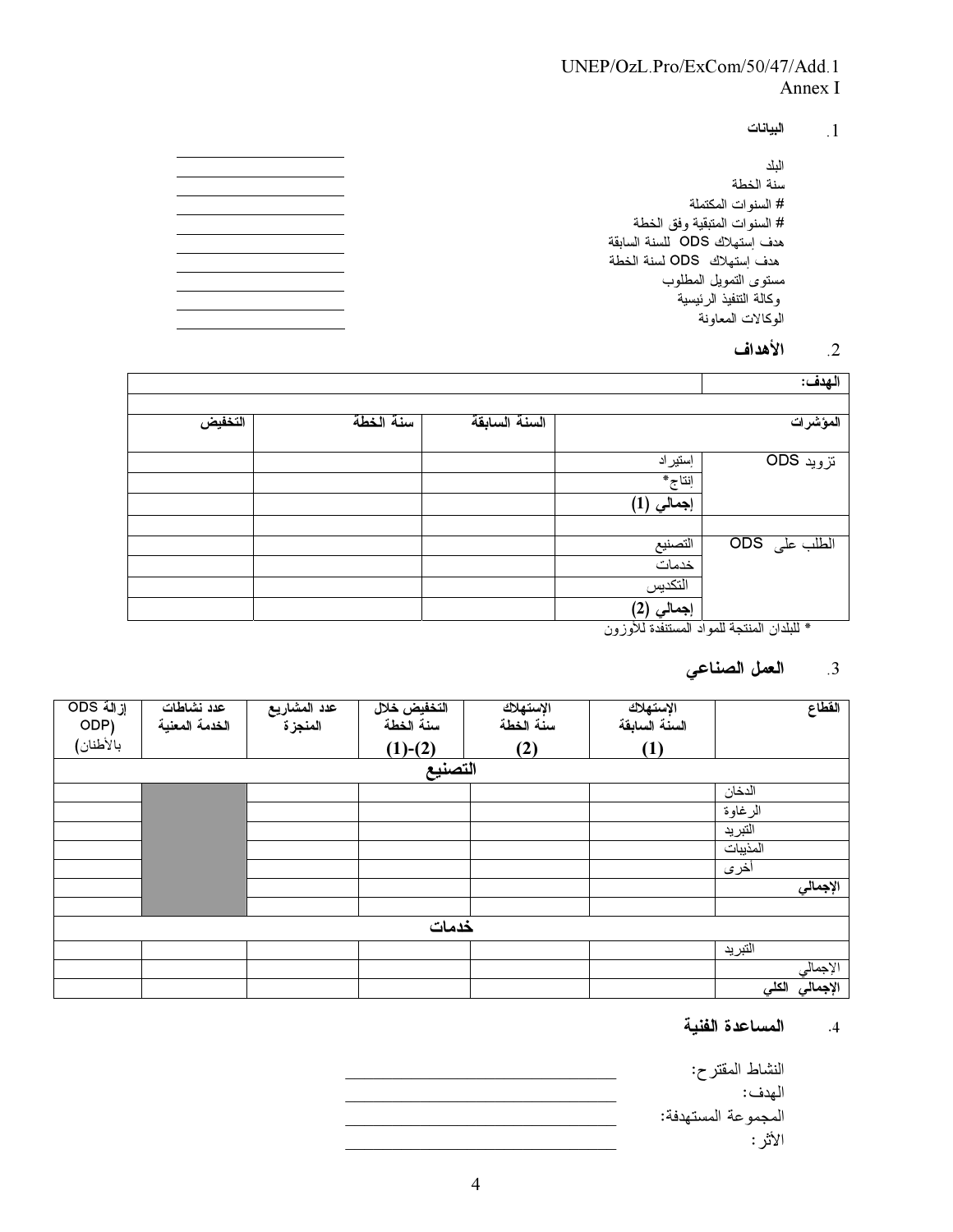#### العمل الحكومي  $.5$

| الجدول الزمنى للتنفيذ | السباسة/النشاط المخطط له                                                  |
|-----------------------|---------------------------------------------------------------------------|
|                       | نوع ضبط السياسة الخاصة باستيراد المواد المستنفدة للاوزون: الخدمات، وغيرها |
|                       | اله عبر العاد                                                             |
|                       | عد ها                                                                     |

#### الميزانية السنوية  $.6$

| النشاط   | النففات المخطط لها (دولار أمريك <i>ي)</i> |
|----------|-------------------------------------------|
|          |                                           |
|          |                                           |
| الإجمالي |                                           |

#### الرسوم الإدارية  $.7$

الملحق 5–ألف المؤسسات المراقبة وأدوارها

تراقب وحدة الأوزون الوطنية بيانات استهلاك كافة المواد من خلال فرق إقليمية. يُتوقع من التفتيش على  $\cdot$ 1 الشركات المتحولة أن يضمن عدم استعمال المواد بعد إكمال المشروع. سيكون نظام إصدار الترخيص أداة لمراقبة وضمان الامتثال لتدابير الرقابة.

عرضت الحكومة وتنوي أن تعرض مواصلة الأنشطة والمصادقة على المشاريع من خلال الدعم  $\cdot$ .2 المؤسسى على مدى السنوات القادمة. وهذا سوف يكفل نجاح أي نشاط موافق عليه لصربيا.

بعد تأسيس منظومة استرداد وإعادة استعمال المواد المبردة على مستوى البلد، سيتم إطلاق نشاط المراقبة  $\cdot$ 3 لمعرفة إن تم تنفيذ المشروع بنجاح وتحقيق المهدف من إزالة الكلوروفلوروكربون.

- سيتم القيام بنشاط المر اقبة عن طريق:  $\cdot$ .4
- تأسيس نظام يكفل نشجيع إقامة ورشة عمل لكل مركز إعادة استعمال وخدمة بحجم كبير أو  $\sqrt{ }$ الإلزام برفعٌ تقاريرٍ عن البيانات وتقديم معلومات إلى منظومة الاسترداد وإعادة الاستعمال. يمكن تفعيل هذا من خلال نماذج يتم تعبئتها من قبل مراكز إعادة الاستعمال وورشات الخدمة.
	- (ب) تهيئة مرافق مكتبية ملائمة تتضمن نظام حاسوب لجمع وتحليل البيانات.
- (ج) الاتصال المنتظم مع إدارات البيئة والصناعة الإقليمية، ومكاتب الضرائب ومؤسسات التعليم والندر يب ونقابات الصناعة.
	- (د) الزيارات العرضية لورشات الخدمات ومراكز إعادة الاستعمال.

يتعيّن تقديم المعلومات المتعلّقة بكمية الكلوروفلوروكربون ومعلومات التكلفة من قبل مراكز إعادة  $.5$ الاستعمال وورشات الخدمة كبيرة الحجم.

> سيتم تحليل البيانات والمعلومات المحصلة للتأكد من العمليات الملائمة للمنظومة.  $.6$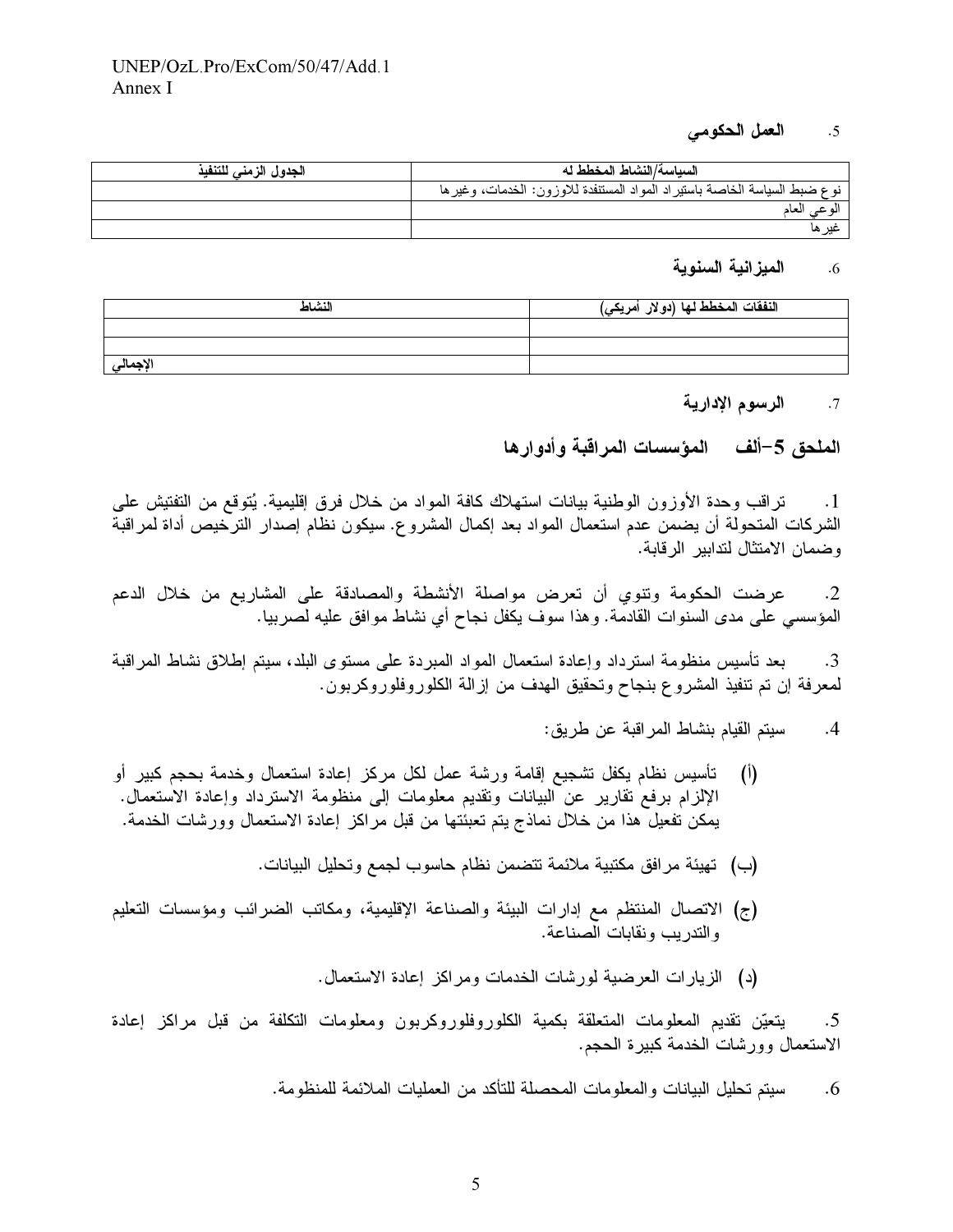7. في قطاع التصنيع، سيتم مراقبة عملية التنفيذ وتحقيق الإزالة من خلال زيارات ميدانية على مستوى الشركة.

8. تقوم اليونيدو بالمراقبة والتحقق والتدقيق المنتظم لتنفيذ خطة الإزالة الوطنية بما يتماشى مع الإجراءات المتبعة في الصندوق متعدد الأطراف واليونيدو .

الملحق 6–ألف دور الوكالة المنفذة الرئيسية

1. سوف تكون الوكالة المنفذة الرئيسية مسئولة عن نطاق من الأنشطة المحددة في وثيقة المشروع على النحو التالي:

- (أ) ضمان الأداء والتحقق المالي وفقا لمهذه الاتفاقية والإجراءات الداخلية المحددة لديها والمتطلبات المبينة في خطة الإز الة الخاص بالبلد؛
- (ب) تقديم التحقق إلى اللجنة التنفيذية بما يفيد أن الأهداف قد تم استيفاؤها والأنشطة السنوية المصاحبة قد تم إكمالها كما هو مبين في برنامج التنفيذ السنوي؛
	- (ج) مساعدة البلد في التحضير لبرنامج التنفيذ السنوي؛
	- (د) ضمان أن الإنجازات في برامج التنفيذ السنوية السابقة ممثلة في برامج التنفيذ السنوية المقبلة؛
- (ه) رفع تقارير حول تنفيذ برنامج التنفيذ السنوي في السنة السابقة وبرنامج التنفيذ السنوي للسنة المراد التحضير لمها وتقديمها في الاجتماع الأول للجنة التنفيذية في تلك السنة؛
	- (و ) ضمان القيام بالمر اجعات الفنية من قبل الوكالة المنفذة الرئيسية من قبل خبر اء فنيين ملائمين؛
		- (ز) نتفيذ مهام إشراف مطلوبة؛
- (ح) ضمان وجود الية تشغيلية للسماح بالتنفيذ الفعال والشفاف لبرنامج النتفيذ السنوي والتبليغ الدقيق للبيانات ؛
	- (ط) التحقق للجنة التنفيذية من أن استهلاك المواد كان متوافقاً مع الهدف؛
		- (ي) ضمان أن المصروفات مقدمة إلى البلد بطريقة منتظمة وفعالة؛ و
			- (ك) توفير المساعدة في السياسة والإدارة والدعم الفني عند الحاجة؛

الملحق 6–باء دور الوكالة المعاونة

1. حكومة السويد، وهي الوكالة المعاونة، سوف:

(أ) تساعد البلد في تنفيذ والتحقق من الأنشطة الممولة من قبل الحصـة الثنائية السويدية للأعوام 2004– 2006 كما وردت في الصفوف رقم 7 ورقم 8 من الملحق 2–ألف؛